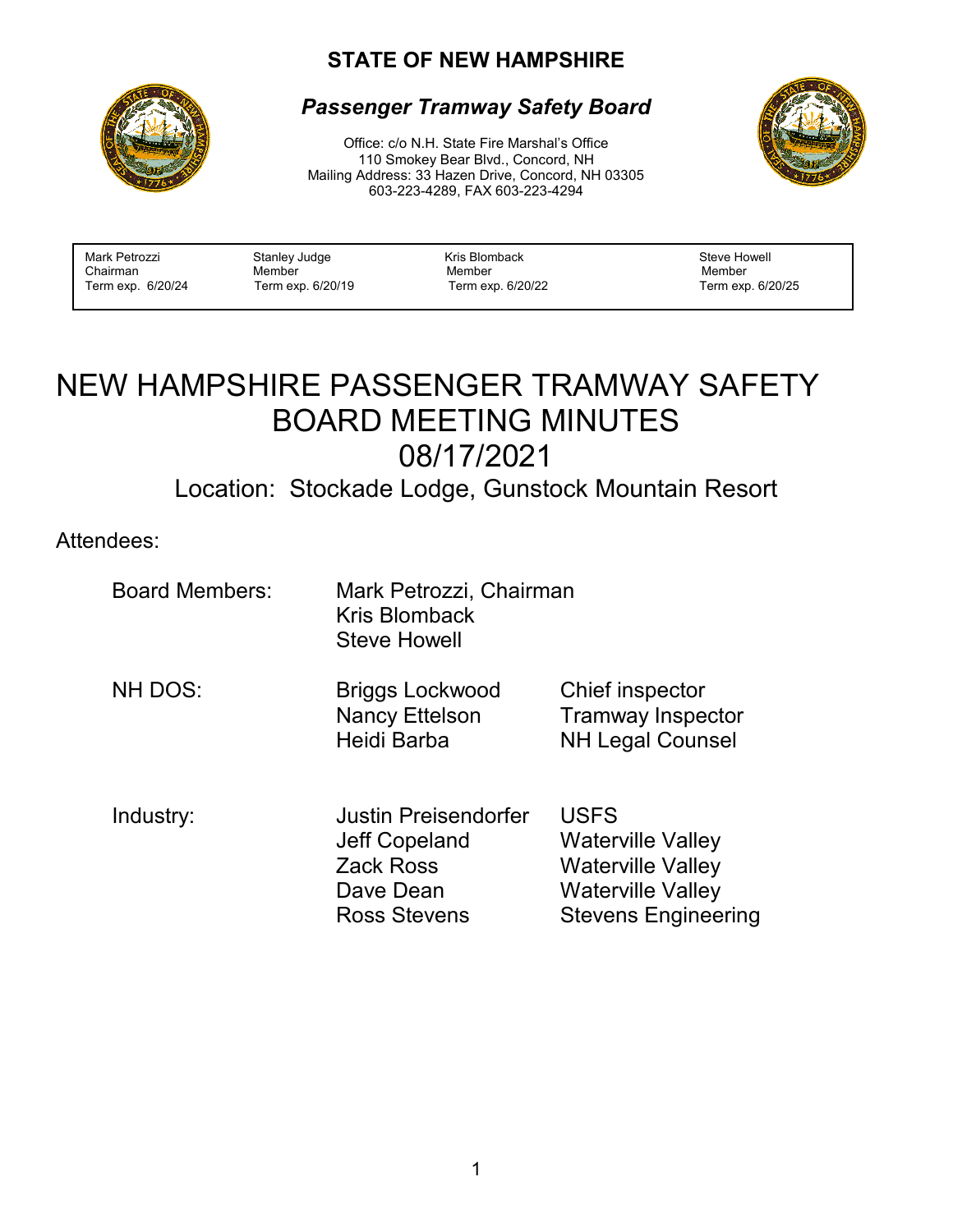# **STATE OF NEW HAMPSHIRE**



#### *Passenger Tramway Safety Board*

Office: c/o N.H. State Fire Marshal's Office 110 Smokey Bear Blvd., Concord, NH Mailing Address: 33 Hazen Drive, Concord, NH 03305 603-223-4289, FAX 603-223-4294



Chairman Petrozzi called the meeting to order at 10:06am.

Chairman Petrozzi informed the board members that Stan Judge would be unable to attend due to a conflict in his schedule. He did call and ensure a quorum would be present without his attendance.

## **Reading and Approval of the minutes of 07/22/202**

Chairman Petrozzi commented on page 3; after Heidi Barba's name to add (NH Staff Counsel) and on page 4, after Kyle Griffin's name to add (Gunstock Ski Area Patrol Director)

Kris Blomback made a motion to approve the minutes Seconded by Steve Howell Unanimously approved

Chairman Petrozzi asked the board if he could move New Business Before Old, so that Waterville Valley could leave prior to the discussion of administrative rules, should they choose.

All agreed to the change the agenda.

#### **New Business:**

Ross Stevens (Stevens Engineering) distributed Waterville Valley's packet for the new six-pack chairlift with drawings and the application for approval to construct line tower concrete foundations. He then reviewed the information with the board.

Briggs asked about a geotechnical study and Dave Dean (Waterville Valley) said he believes the process is scheduled.

Steve Howell made a motion to accept the application for construction of line tower foundations.

Seconded by Kris Blomback

No further discussion.

Motion passed. Vote was unanimous.